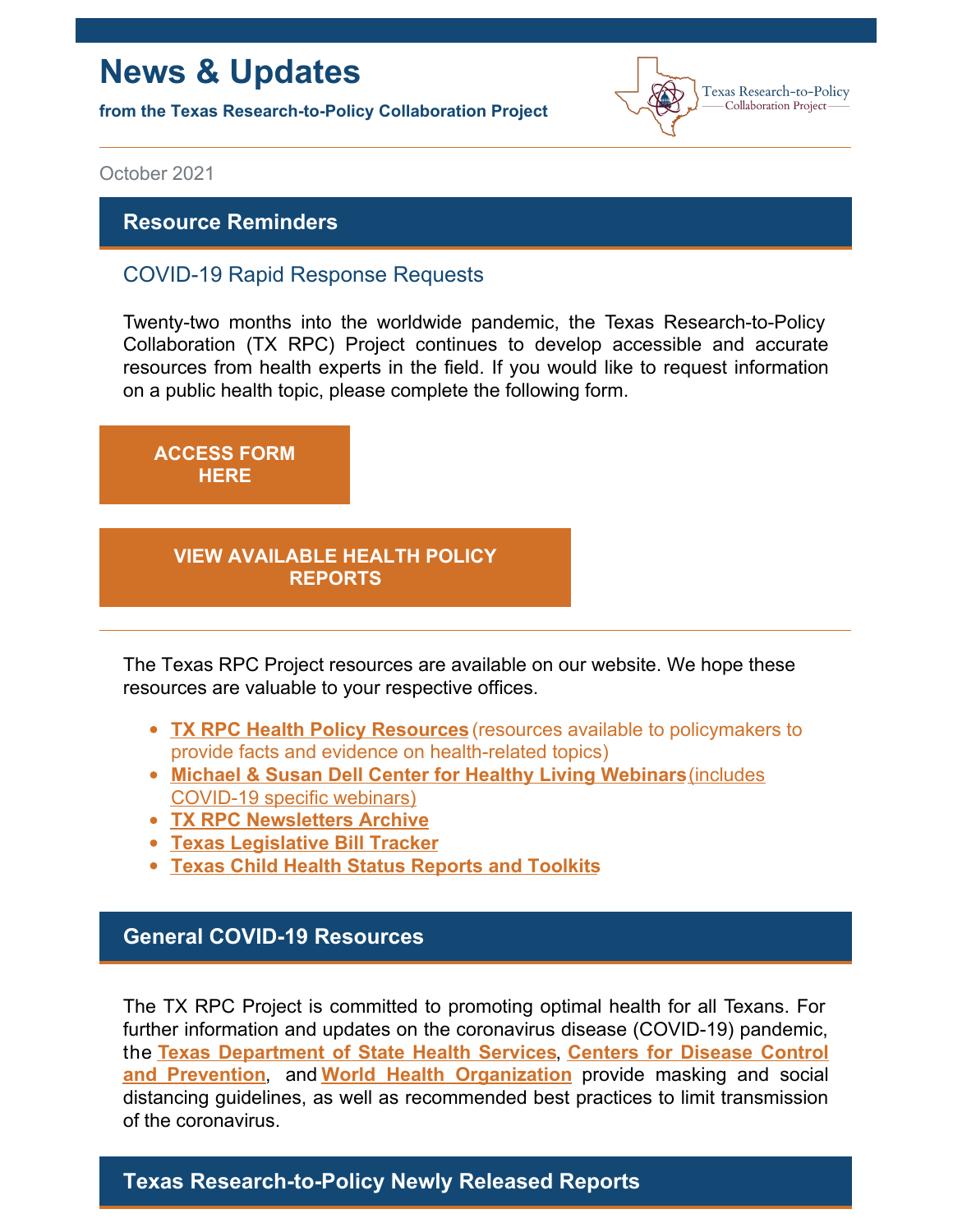## Double Up Food Bucks: A SNAP Produce Incentive Program **Texas Research-to-Policy Collaboration**

The Double Up Food Bucks (Double Up) program is a Supplemental Nutrition Assistance Program (SNAP) Produce incentive that matches SNAP benefits spent on locally produced fresh fruits and vegetables at farmers' markets and selected grocery stores up to \$20.00/visit. Double Up supports families by improving health and combating food insecurity, boosts business for local farmers, and strengthens rural and urban communities in the United States.

#### **Key Takeaways:**

- Food insecurity in Texas has nearly doubled from December 2018 to June 2021 and remains high as the pandemic continues.
- Expanding funding and partnership opportunities statewide for Double Up Food Bucks is essential, especially in regions with high food insecurity and low healthy food access, like the lower Rio Grande Valley and Brownsville.

## **VIEW THE [REPORT](https://sph.uth.edu/research/centers/dell/legislative-initiatives/Double Up Food Bucks Report.pdf)**

## **Highlights from TX RPC Network Members Conducting COVID-19 Research**

## COVID-19 Lockdowns Feeding Childhood Obesity

**Sarah Messiah, PhD, MPH - UTHealth School of Public Health in Houston**

TX RPC Network Member Dr. Messiah spoke with KTRH radio in Houston about the impact of COVID-19 lockdowns on childhood obesity. She discussed that the rate of body mass index nearly doubled during the pandemic, and children who were already overweight saw increased weight gain. Dr. Messiah also said parents should focus on their children's metabolic rate through adequate nutrition, sleep, and physical activity. She hopes more kids will go back to safely playing outside, and that if a child is to be in front of a screen, that the activity involves movement.

#### **Key Takeaways:**

- Children have naturally high metabolic rates, which could work to their advantage, especially when eating right and exercising.
- Early pandemic lockdown orders led to increased sedentary and screen time.

**READ THE [ARTICLE](https://www.houstonchronicle.com/news/houston-texas/health/article/how-to-talk-to-family-about-covid-vaccine-16360071.php)**

## 11 Lessons From Schools That Kept COVID Cases Low

**Katelyn Jetelina, PhD, MPH - UTHealth School of Public Health in Dallas**

School districts in different parts of the country engaged in partnerships with local health departments to reopen schools safely. TX RPC Network Member Dr.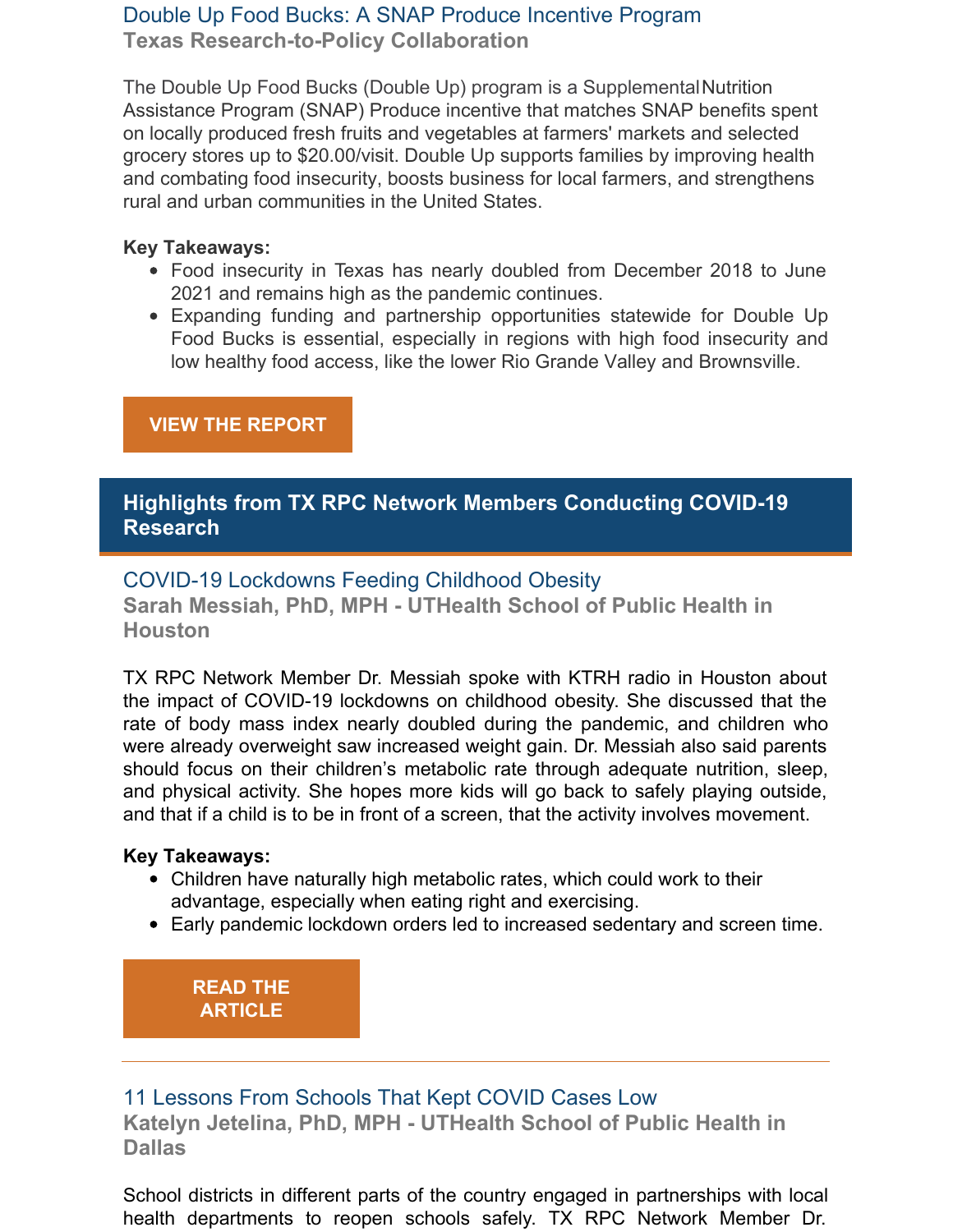Jetelina was quoted in the article saying, "what the CDC basically said is that each school has to become a little health department in its own right" and that many schools are not able to do that on their own, so local public health departments can be valuable resources during the pandemic. Other lessons learned since the beginning of the pandemic are to communicate with parents about updates occurring at their child's school, and to emphasize that masks continue to provide protection against COVID-19, especially when fitted and worn properly. Additional lessons learned can be found within the article.

#### **Key Takeaways:**

- Modeling of mask wearing by parents can help children understand the importance of wearing a mask during school to prevent the spread of COVID-19.
- Regular testing of students who attend school in-person can help curb outbreaks within schools. Voluntary testing likely includes families who follow other safety protocols.

**READ THE [ARTICLE](https://hechingerreport.org/11-lessons-from-schools-that-kept-covid-cases-low/)**

## Millions Approved For Pfizer Booster Shot

**Catherine Troisi, PhD - UTHealth School of Public Health in Houston**

As of early October, the 14-day moving average for COVID-19 cases continues to decrease in Texas. Additionally, the number of daily cases admitted to hospitals also continues to drop. TX RPC Network Member Dr. Troisi said cases may be decreasing because "the virus is running out of people to infect", especially among vaccinated individuals. However, she cautions everyone to not let their guard down just yet. While the CDC's latest model shows that cases will drop significantly in the United States by March 2022, the model is based on two factors: 1) that a vaccine for children 5-11 years of age will be released by then and that parents will have their children vaccinated against the virus; and 2) that another variant does not arise before then. Dr. Troisi recommends to continue doing what we know works: vaccines, masking and social distancing.

## **Key Takeaways:**

- Natural immunity and vaccinated individuals are helping minimize the spread of COVID-19, but cases among the unvaccinated remain high.
- Masking and social distancing are important factors to continue mitigating the spread of the virus.

**[WATCH](https://archive.tveyes.com/7313/meltwater/a0c4b116-7b3d-4be5-b0d9-09e75c743b82/KHOU_09-24-2021_22.16.22.mp4) THE VIDEO**

As Nation Gets Hotter, Efforts to Prevent Worker Heat Deaths Accelerate, But Fixes Aren't As Simple As They Seem

**William B. Perkison, MD, MPH - UTHealth School of Public Health in Houston**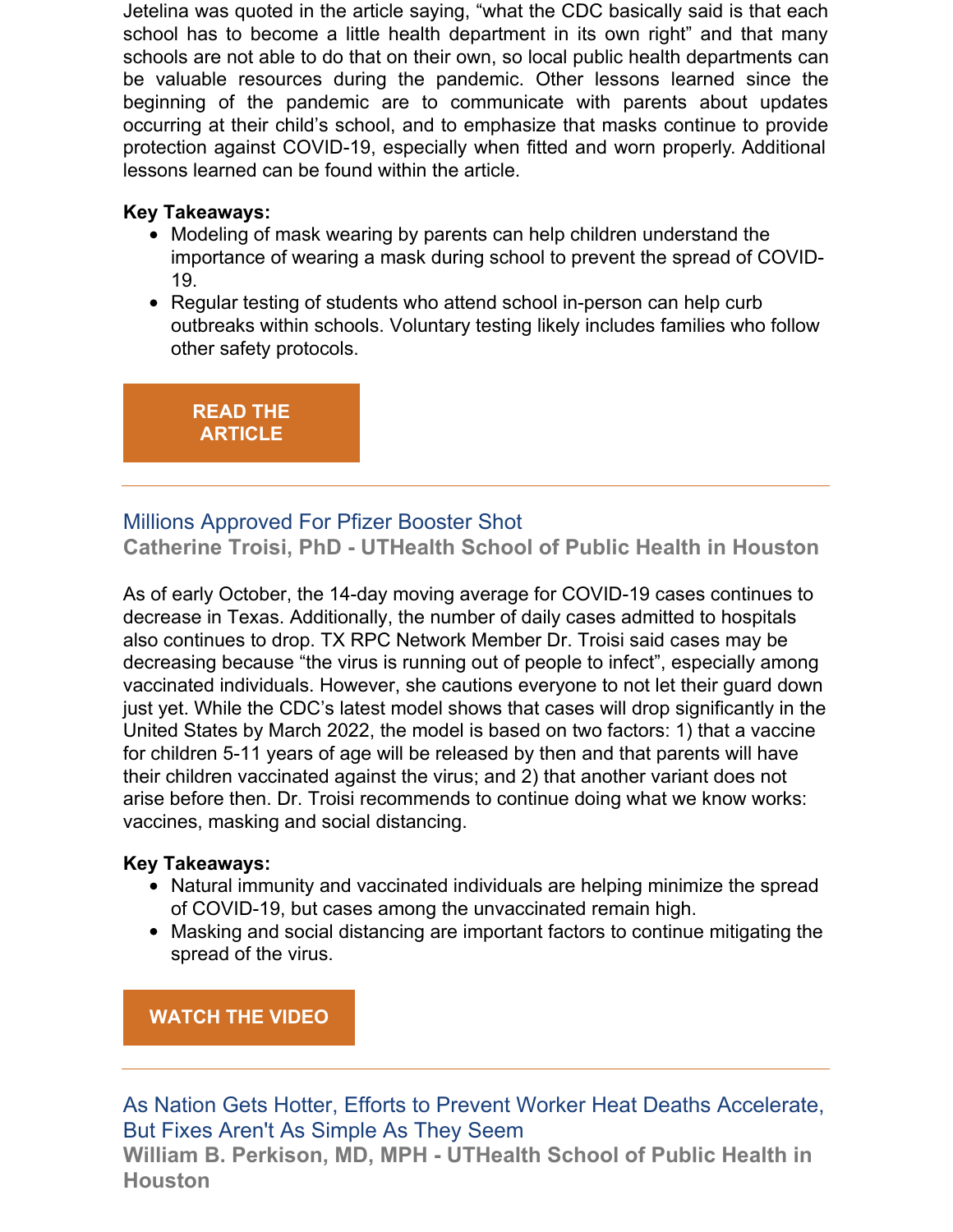Record-setting heat waves swept across the Pacific Northwest over the summer, with many day laborers struggling to work the entire day because of heat-related illnesses. However, many workers were unable to take time off of work because it meant less income, and the heat led to the potential potential for more working opportunities. In July, Oregon's Occupational Safety and Health Division implemented an emergency heat rule that outlined steps employers were required to take in extreme temperatures, which included having shaded rest areas for workers and monitoring workers for heat-related illnesses. TX RPC Network Member Dr. Perkison spoke about heat-stress prevention programs saying, "heat stress often presents very subtly, so people are unaware they're suffering potentially life-threatening symptoms." He also mentioned that people can have heat-related injuries, such as kidney failure and irreversible damage to their sweat glands, which makes it harder for workers to tolerate the heat. Dr. Perksion stated that the adoption of heat standards at all levels of government is critical for keep day laborers safe.

#### **Key Takeaways:**

- Dr. Perkison said buddy-systems help to keep workers safe because they can watch out for each other.
- Ensuring workers have water, rest, shade, and safety training is one tactic to keep day laborers safe.

#### **READ THE NEWS [ARTICLE](https://www.tpr.org/environment/2021-09-28/as-nation-gets-hotter-efforts-to-prevent-worker-heat-deaths-accelerate-but-fixes-arent-as-simple-as-they-seem)**

## Seven Strategies to Keep COVID-Safe at School

**Katelyn Jetelina, PhD, MPH - UTHealth School of Public Health in Dallas**

As children continue returning to in-person learning, it is imperative to keep them safe. There are multiple factors contributing to children's safety in schools, including wearing masks that fit well that they can wear comfortably all day. Masks are the best way to decrease the spread of COVID-19 symptoms; opening windows or for unvaccinated individuals like children. Additional lessons learned in schools include learning COVID-19 symptoms, opening windows or having class outside to keep air circulating to prevent infection; and getting tested for COVID-19 if schools have the option available to their students. TX RPC Network Member Dr. Jetelina was quoted in the article saying that people shouldn't be afraid to talk to their friends about "the elephant in the room" and that "everyone should be really open about talking about it". Learning about COVID-19 by asking questions can help children understand the importance of safety during the pandemic. Further, it is important to continue providing compassion to others who have lost loved ones during the pandemic. Compassion goes a long way.

#### **Key Takeaways:**

- Ask students how you may be able to help. Having a friend to talk to about changing family or home dynamics can be invaluable.
- Thank educators and community members who have supported students over the past year. The pandemic has been difficult on everyone, but community members and teachers have helped provide internet and work spaces for students during remote learning.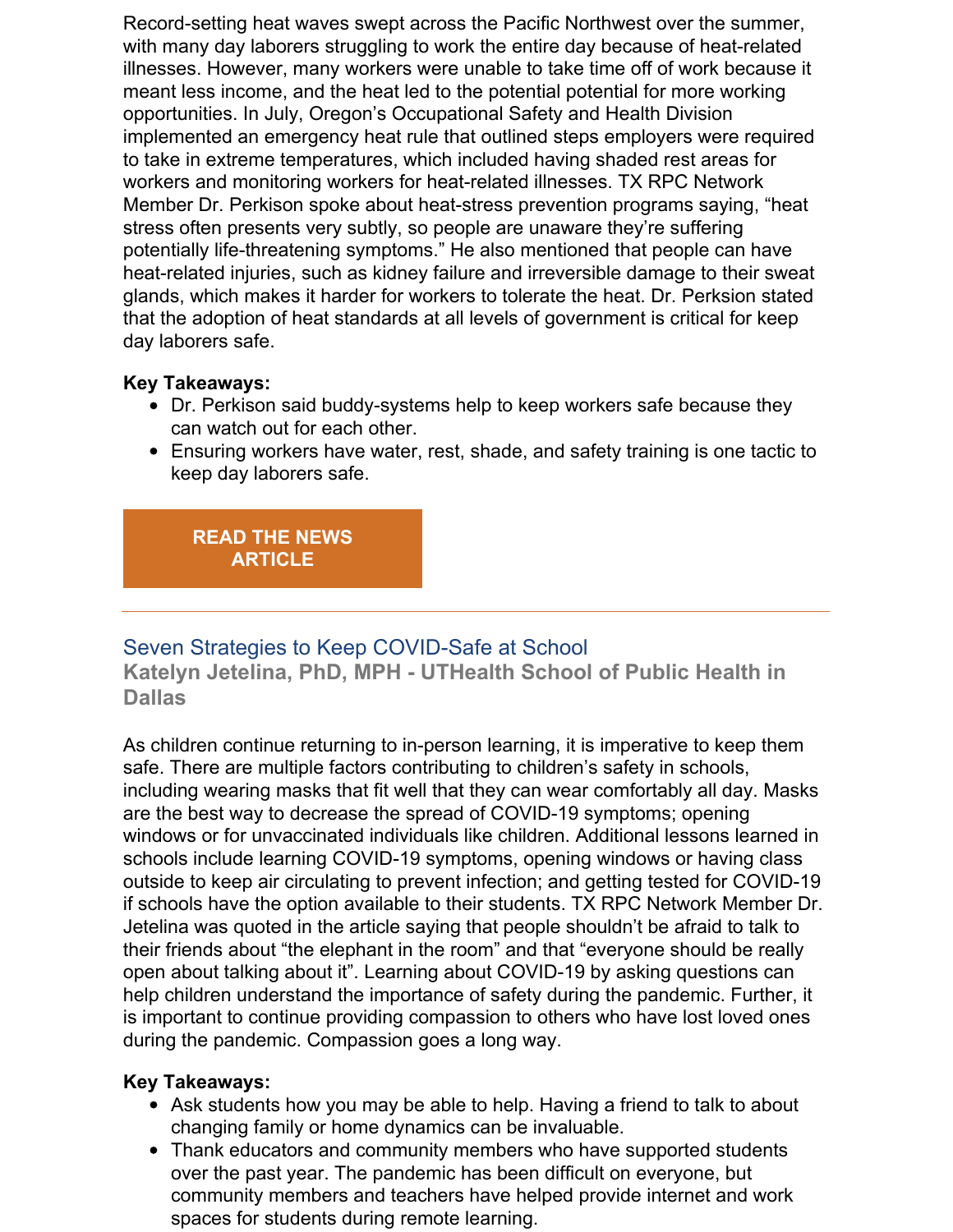COVID-19 symptoms are similar to the cold or flu, but sudden loss of smell and taste are not. Learn the difference between symptoms to know if you have COVID-19.

## **READ THE [ARTICLE](https://www.sciencenewsforstudents.org/article/seven-strategies-covid-19-safe-students-school)**

#### How Helpful is Natural Immunity?

**Katelyn Jetelina, PhD, MPH - UTHealth School of Public Health in Dallas**"

Canada continues to implement vaccine mandates in return-to-work and in specific establishments. However, many continue to wonder if natural immunity protects people as well as the vaccine. The short answer is, it depends, because there is much we don't know about an individual's immune response. Natural immunity varies between people and depends on the total amount of antibodies in a person's blood, which helps the body identify and fight against the virus. Research shows that vaccinated individuals have higher levels of antibodies compared to naturally infected people. Both types of immunization, vaccination and natural immunity, provide protection against infection for at least 6-8 months. Medical professionals still recommend people get vaccinated against COVID-19, regardless of whether they have previously been infected with COVID-19 or not.

#### **Key Takeaways:**

- While natural immunity provides protection against COVID-19 for a period of time, being vaccinated after previous infection increases antibody counts to help fight off subsequent infection.
- The COVID-19 vaccine allows your body to create antibodies naturally to help fight infection.

**READ THE [ARTICLE](https://ottawasun.com/diseases-and-conditions/coronavirus/covid-natural-immunity/wcm/3b4fd31d-2098-4932-8050-538ab297820a)**

# **TX RPC Partner Events**

WEBINAR: The 87<sup>th</sup> Legislative Session, Interim Opportunities, and Updates on the Fight Against Obesity

**Michael & Susan Dell Center for Healthy Living and Partnership for a Healthy Texas**

On **November 4, 2021 from 11am-12pm (CDT)**, participants will learn about the ongoing advocacy of the Partnership for a Healthy Texas (PFHT), whose mission is to combat obesity in the state via policy change. In this webinar, Joel Romo, Legislative Committee Chair of PFHT, will discuss the work of the Partnership, policy wins in the 87th legislative session, the work happening between legislative sessions, and what the landscape looks like for future efforts. Additionally, participants will hear an update from Dr. Deanna Hoelscher, Principal Investigator of the Texas Research-to-Policy Project, and the use of Texas SPAN data to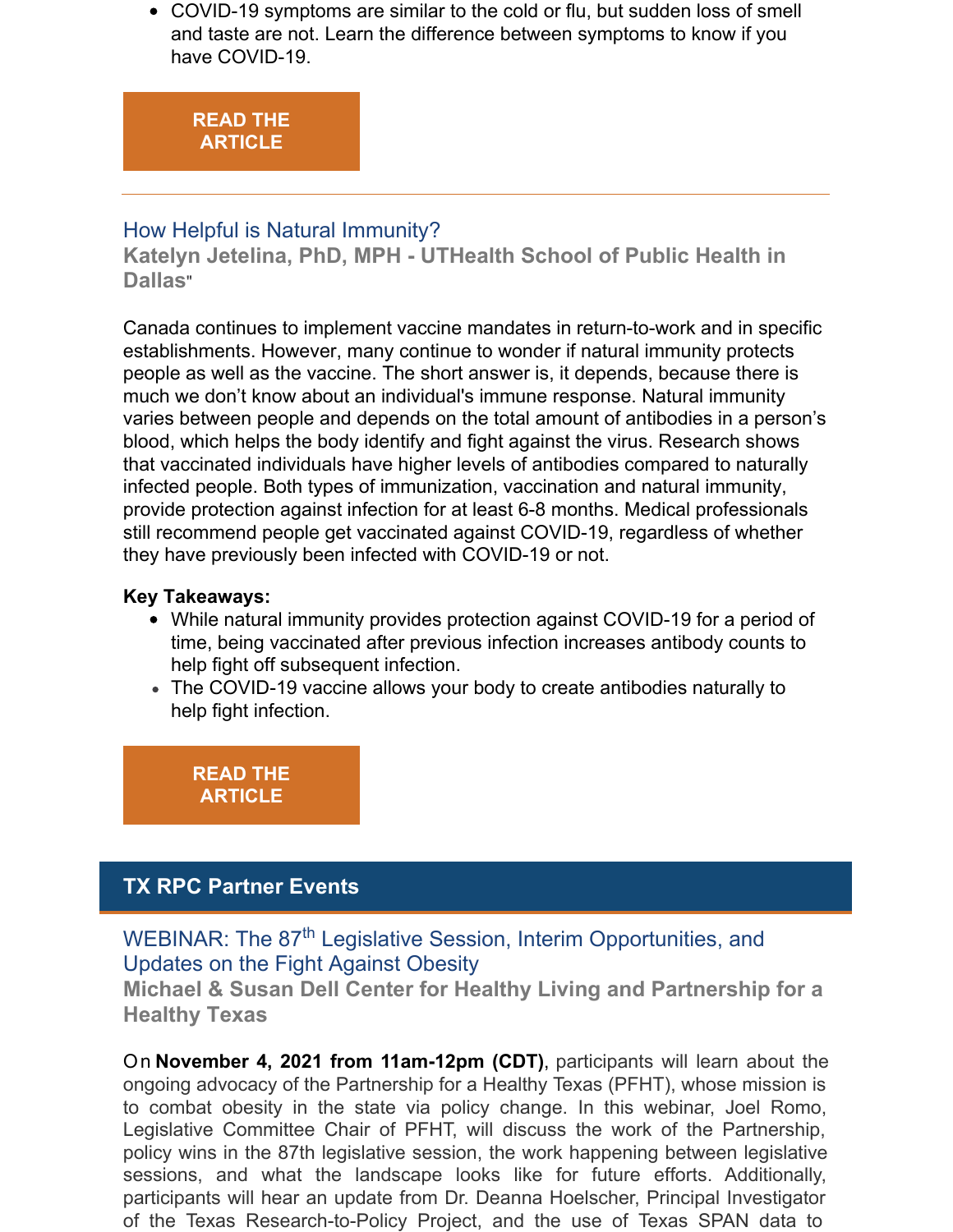provide information to decision-makers. Learn more about the Partnership for a Healthy Texas and get involved at https://partnershipforahealthytexas.org.

# **[REGISTER](https://register.gotowebinar.com/register/5788292520551377163?source=Email) FOR THE EVENT**

## RECORDING: Texas Coronavirus Antibody Response Survey: Fall 2021 **Update**

**Michael & Susan Dell Center for Healthy Living**

#### **How bad is COVID-19 and the Delta Variant in Texas and how should schools respond?**

As Texas schools adapt for learning in the 2021-2022 school year, experts at the UTHealth School of Public Health and TX RPC Network Member Drs. Bill Kohl, George Delclos, and Sarah Messiah provided updated information on the statewide COVID-19 antibody study called Texas CARES. Key topics of interest to school administrators and teachers were covered, such as:

- 1. How should I answer questions from my students about COVID-19, the delta variant, vaccines, and antibodies?
- 2. What common sense strategies can I use for protecting my school from getting COVID-19 and spreading it to my community?

3. When will it be safe enough in my community to resume normal activities? The webinar took place on **Thursday, October 21, 2021 from 12-1pm CT**.

#### **WATCH THE [RECORDING](https://sph.uth.edu/research/centers/dell/webinars/webinar.htm?id=6a76da7c-8898-47e8-b791-bdb5cac46aa7)**

## CONFERENCE: The Virtual Healthier Texas Summit

**IT'S TIME TEXAS in collaboration with The University of Texas System**

The 2021 Healthier Texas Summit is a three-day virtual event for health champions to learn alongside leaders at a national ,state, and local level about emerging insights to transform health and health equity in Texas. A premier population health conference, the Healthier Texas Summit offers informative sessions and interactive workshops, with education credits available for numerous professions. The conference will be held on **October 27-29, 2021**.

## **REGISTER FOR THE [CONFERENCE](https://www.eventbrite.com/e/healthier-texas-summit-registration-94670934313)**

RECORDING: 2021 Philip R. Nadar Legacy of Health Lectureship - Responsive Feeding and Childhood Obesity Prevention: An Equitable Nurturing Care Perspective **Michael & Susan Dell Center for Healthy Living**

Watch the Philip R. Nader Legacy of Health Lectureship hosted by the Michael &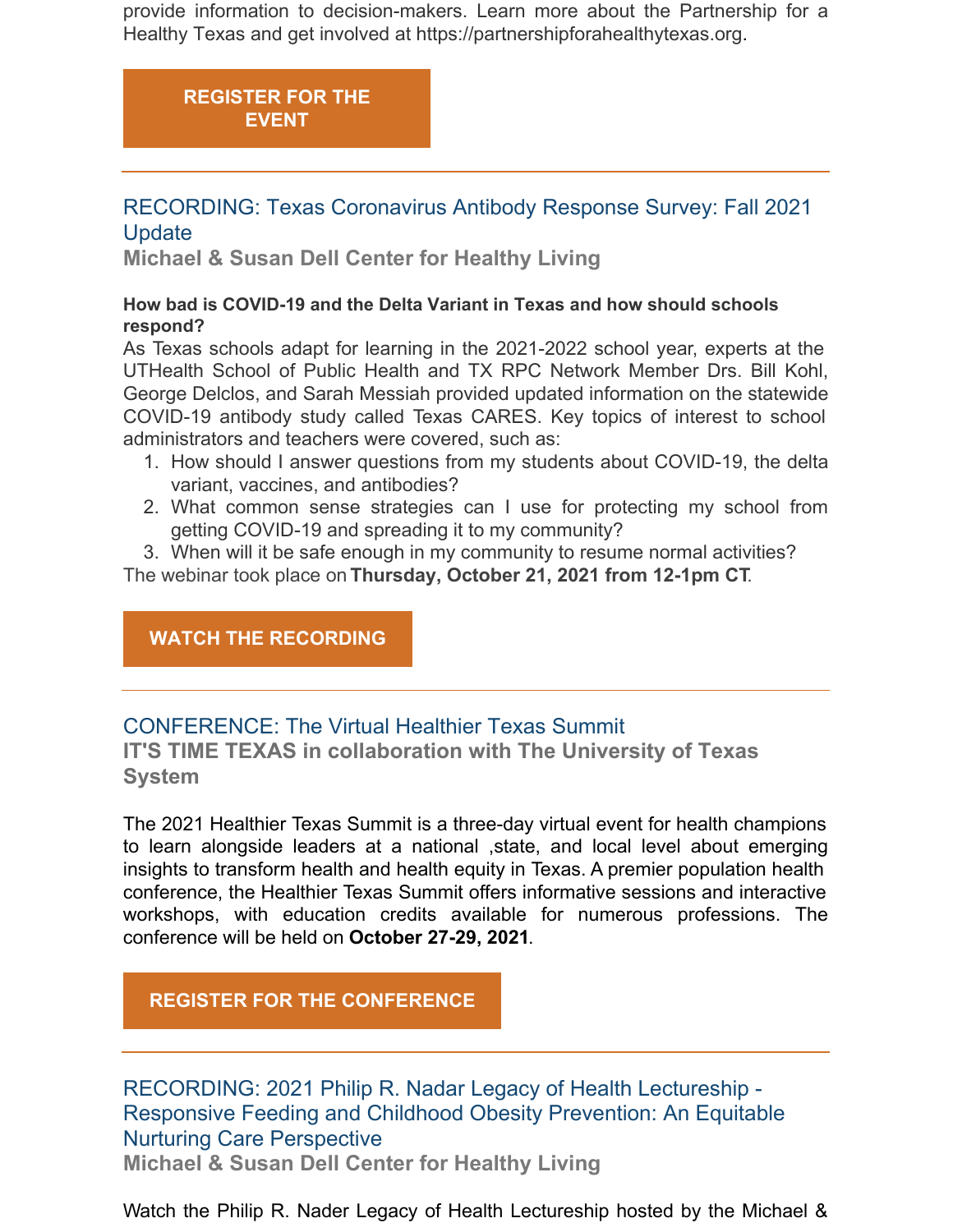Susan Dell Center for Healthy Living! The keynote speaker, Dr. Rafael Perez-Escamilla provided a presentation on "Responsive Feeding and Childhood Obesity Prevention: An Equitable Nurturing Care Perspective". Dr. Perez-Escamilla is a professor of Public Health, the Director at the Office of Public Health Practice, Director of Global Health Concentration, and Director of Maternal Child Health Promotion Program at the Center for Methods on Implementation and Prevention Sciences (CMIPS) at Yale School of Public Health. The lectureship took place on **Thursday, October 7, 2021.**

#### **WATCH THE [RECORDING](https://sph.uth.edu/research/centers/dell/nader-legacy-of-health-lectureship/)**

RECORDING: Resuming In-Person Physical Activity Safely: Updated COVID-19 Guidance and Practical Recommendations **Live Smart Texas and the Michael & Susan Dell Center for Healthy Living**

As COVID-19 rates fall and vaccinations are being administered, many people are returning to in-person physical activity. However, the guidance on how to safely participate in physical activities varies by sport and by setting and is often updated based on the latest research evidence. This webinar reviewed the latest safety guidelines. Speakers include Bertha Hidalgo, PhD, MPH, Associate Professor at University of Alabama at Birmingham, Vanessa Castro, Program Director for Stronger Austin at IT'S TIME TEXAS, and Heidie Swartz, Coordinator at Cowtown Marathon. This webinar took place on **Thursday, September 23, 2021**.

#### **WATCH THE [RECORDING](https://sph.uth.edu/research/centers/dell/webinars/webinar.htm?id=c6d0b671-0b59-48a1-84fe-8cae7e9c48a7)**

## BRIEF: How Stressed Are Health Providers During the COVID-19 Pandemic?

**The University of Texas at Austin Latino Research Institute**

Researchers from the Latino Research Institute of The University of Texas at Austin conducted a study, *Psychosocial Impact of COVID-19 on Health Care Workers and Providers (HCWP) Survey, 2020*, to describe and evaluate levels of stress, anxiety, and depressive symptomatology and coping behaviors am ong HCWPs who serve underprivileged groups such as immigrants, refugees, peop le living in poverty, homeless, and other socially vulnerable populations amid the COVID-19 pandemic in the U.S.

#### **VIEW THE [POLICY](https://utexas.app.box.com/s/4o745d2zkbk8clllsvpgzwy5mil7pe35) BRIEF**

## REPORT: Our Kids Want to Walk the Walk!

**Michael & Susan Dell Center for Healthy Living**

The Texas Childhood Obesity Prevention Policy Evaluation (T-COPPE) Project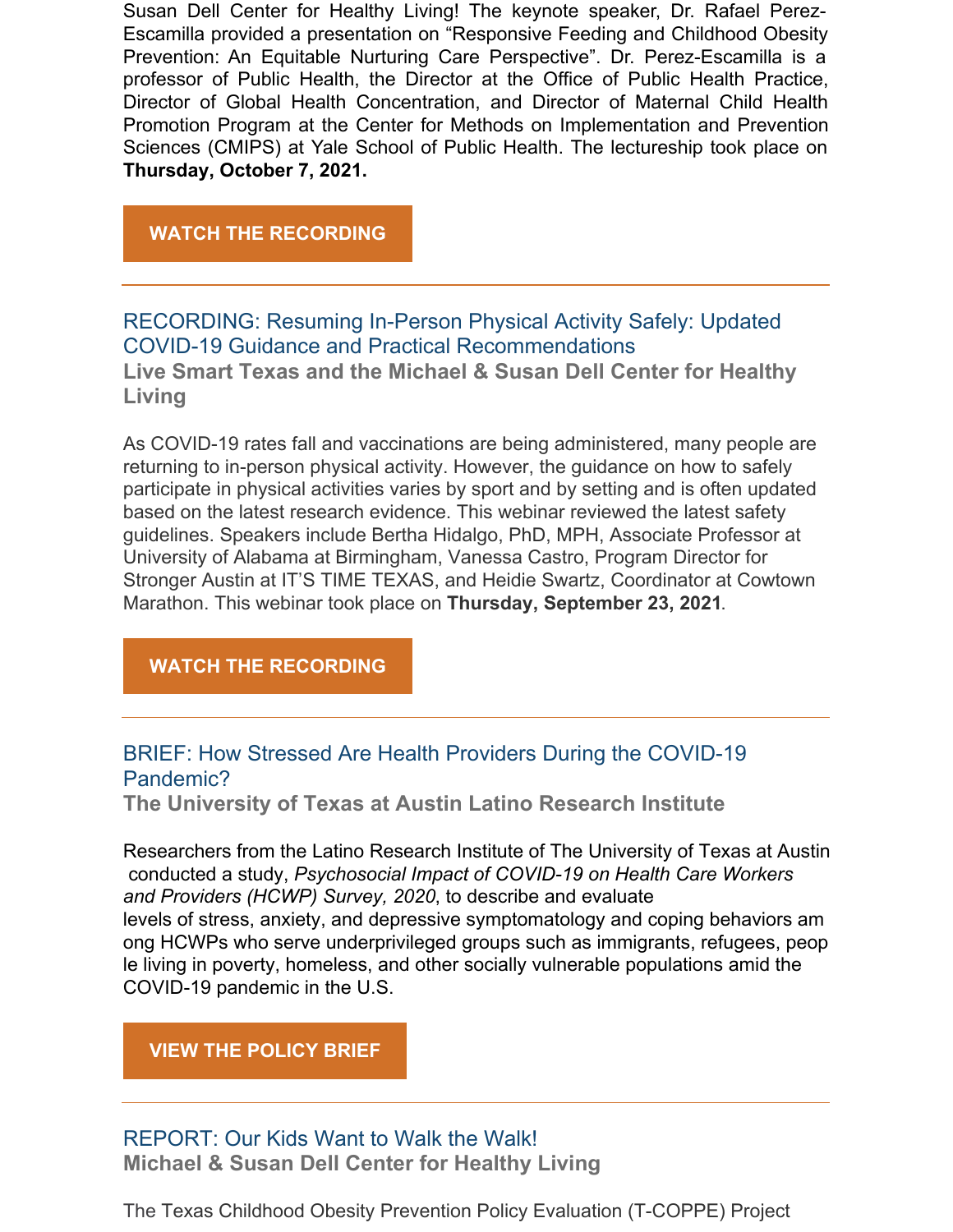was a collaborative effort that studied the impact of policies: the allocation of funds for the Safe Routes to School program in Texas and a rule revision to the federal food allocation package administered by the Texas Women, Infants and Children program. The T-COPPE project recently released a new infographic! Approximately 10% of children walk to school, compared to 50% of students who walked to school in 1969.



**VIEW THE [INFOGRAPHIC](https://sph.uth.edu/research/centers/dell/resources/tcoppe_kids-want-to-walk-infographic.pdf)**

#### **Recent Publications by TX RPC Researchers**

#### **COVID-19 Publications**

Ajayi, K. V., Harvey, I. S., Panjwani, S., Uwak, I., Garney, W., & **Page, R. L.** (2021). Narrative Analysis of Childbearing Experiences During the COVID-19 Pandemic. *MCN. The American Journal of Maternal Child Nursing*, *46*(5), 284–292. **<https://doi.org/10.1097/NMC.0000000000000742>**

**Maddock, J. E**., & Suess, C. (2021). A Cross-Sectional Survey of Risky Travel and Leisure Behaviors During the COVID-19 Pandemic. *Inquiry : A Journal of Medical Care Organization, Provision and Financing*, 58, 469580211048673. **<https://doi.org/10.1177/00469580211048673>**

Merino, J., Joshi, A. D., Nguyen, L. H., Leeming, E. R., Mazidi, M., Drew, D. A., Gibson, R., Graham, M. S., Lo, C. H., Capdevila, J., Murray, B., Hu, C., Selvachandran, S., Hammers, A., Bhupathiraju, S. N., **Sharma, S. V**., Sudre, C., Astley, C. M., Chavarro, J. E., Kwon, S., Ma, W., Menni, C., Willett, W. C., Ourselin, S. Steves, C. J., Wolf, J., Franks, P. W., Spector, T. D., Berry, S., & Chan, A. T. (2021). Diet quality and risk and severity of COVID-19: a prospective cohort study. *Gut*, *70*(11), 2096–2104. **<https://doi.org/10.1136/gutjnl-2021-325353>**

#### **Non-COVID-19**

**Tami-Maury, I. M.,** Liao, Y., Rangel, M. L., Gatus, L. A., Shinn, E. H., Alexander, A., & Basen-Engquist, K. (2021). Active Living After Cancer: Adaptation and evaluation of a community-based physical activity program for minority and medically underserved breast cancer survivors. *Cancer*, 10.1002/cncr.33904. Advance online publication. **<https://doi.org/10.1002/cncr.33904>**

Lathan, E. C., Hong, J. H., Heads, A. M., Borgogna, N. C., & **Schmitz, J. M.** (2021). Prevalence and Correlates of Sex Selling and Sex Purchasing among Adults Seeking Treatment for Cocaine Use Disorder. *Substance Use & Misuse*, 1–13. Advance online publication. **<https://doi.org/10.1080/10826084.2021.1981391>**

Lavagnino, L., Gurguis, C., & **Lane, S.** (2021). Risk factors for metabolic and cardiovascular disease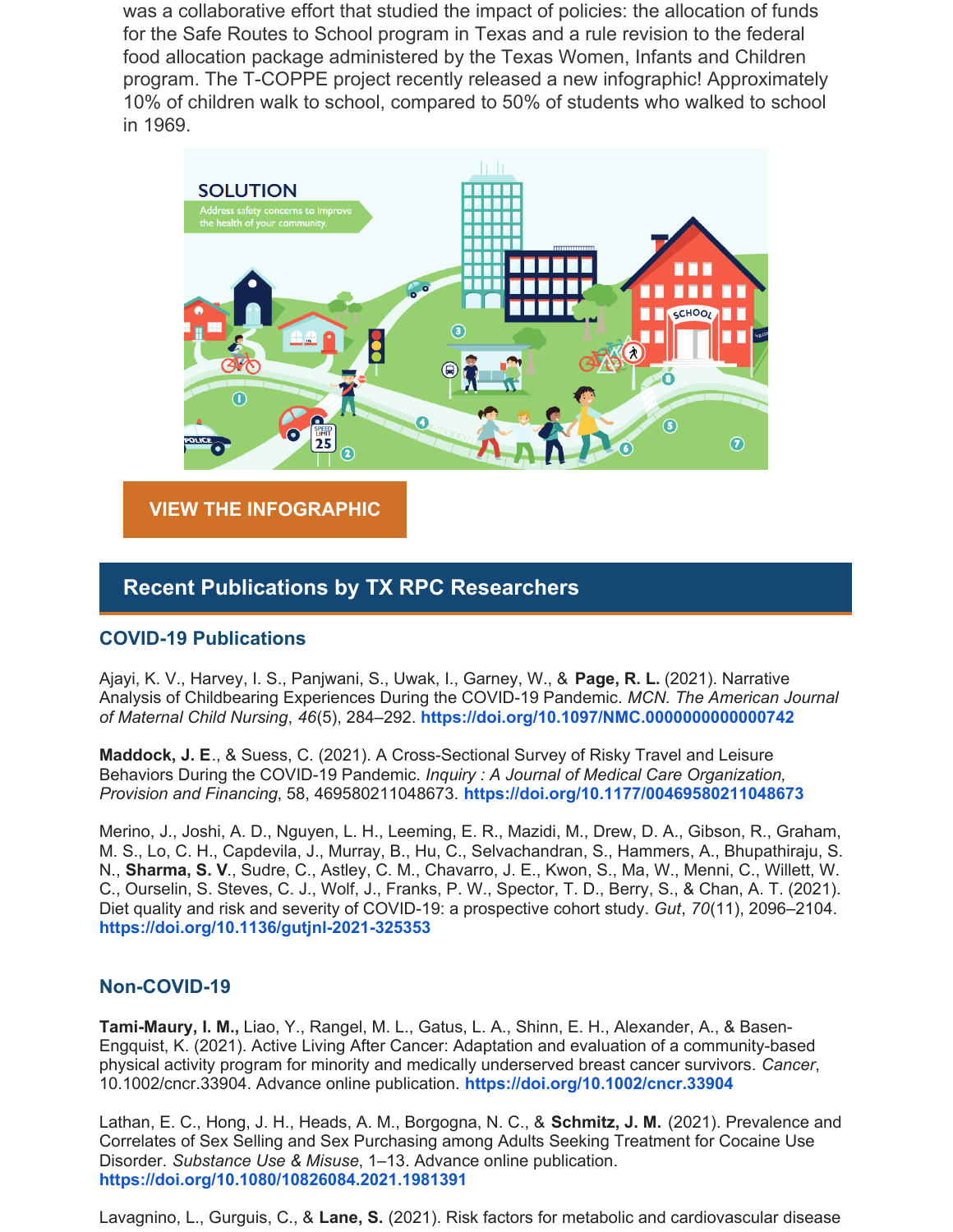in inpatients with severe mental illness. *Psychiatry Research*, 304, 114148. **<https://doi.org/10.1016/j.psychres.2021.114148>**

Mantey, D. S., Case, K. R., Omega-Njemnobi, O., **Springer, A. E.**, & **Kelder, S. H**. (2021). Use frequency and symptoms of nicotine dependence among adolescent E-cigarette users: Comparison of JUUL and Non-JUUL users. *Drug and Alcohol Dependence*, 228, 109078. Advance online publication. **<https://doi.org/10.1016/j.drugalcdep.2021.109078>**

**Montalvo-Liendo, N.**, **Page, R.**, Chilton, J., & Nava, A. (2021). Nurse-led long-term support groups for Latina women survivors of intimate partner violence. *Journal of Aggression, Conflict and Peace Research*. Advance online publication. **<https://www.emerald.com/insight/content/doi/10.1108/JACPR-02-2021-0577/full/html>**

Natale, R., Atem, F. D., Lebron, C., Mathew, M. S., Weerakoon, S. M., Chang Martinez, C., Shelnutt, K. P., Spector, R., & **Messiah, S. E.** (2021). Cluster Randomized Trial of the Impact of an Obesity Prevention Intervention on Child Care Center Nutrition and Physical Activity Environment Over Two Years. *Public Health Nutrition*, 1–25. Advance online publication. **<https://doi.org/10.1017/S1368980021004109>**

Price, A. M., **Knell, G.**, Caze, T. J., Abt, J. P., Loveland, D., & Burkhart, S. O. (2021). Exploring Vestibular/Ocular and Cognitive Dysfunction as Prognostic Factors for Protracted Recovery in Sports-Related Concussion Patients Aged 8 to 12 Years. *Clinical Journal of Sport Medicine : Official Journal of the Can[ad](https://doi.org/10.1097/JSM.0000000000000975)ian Academy of Sport Medicine*, 10.1097/JSM.0000000000000975. Advance online publication. **<https://doi.org/10.1097/JSM.0000000000000975>**

Walker, T., Craig, D., **Szeszulski, J.**, & Fernandez, M. (2021). Examining the Validity and Reliability of Measures for Individual-Level Constructs related to Implementation of School-Based Physical Activity Approaches. *Journal of Healthy Eating and Active Living*, 1(3), 117-126. **<http://profpubs.com/index.php/jheal/article/view/18>**

Webber, H. E., Kessler, D. A., Lathan, E. C., Wardle, M. C., Green, C. E., **Schmitz, J. M**., **Lane, S. D**., & Vujanovic, A. A. (2021). Posttraumatic stress symptom clusters differentially predict late positive potential to cocaine imagery cues in trauma-exposed adults with cocaine use disorder. *Drug and Alcohol Dependence*, *227*, 108929. **<https://doi.org/10.1016/j.drugalcdep.2021.108929>**

#### **Texas Population Publications General:**

Temple, J. R., Baumler, E., Wood, L., Thiel, M., **Peskin, M**., & Torres, E. (2021). A Dating Violence Prevention Program for Middle School Youth: A Cluster Randomized Trial. *Pediatrics*, e2021052880. Advance online publication. **<https://doi.org/10.1542/peds.2021-052880>**

**Wilkerson, J. M.**, Di Paola, A., Nieto, D., **Schick, V.**, Latini, D. M., Braun-Harvey, D., Zoschke, I. N., & McCurdy, S. (2021). Sexual Violence and Chemsex among Substance-Using Sexual and Gender Minorities in Texas. *Substance Use & Misuse*, 1–10. Advance online publication. https://doi.org/10.1080/10826084.2021.1975743

#### **South Texas**:

Bauer, C., Zhang, K., Lee, M., Jones, M., Rodriguez, A., de la Cerda, I., **Reininger, B**., Fisher-Hoch, S. P., & **McCormick, J. B**. (2021). Real-time geospatial analysis identifies gaps in COVID-19 vaccination in a minority population. *Scientific Reports*, 11(1), 18117. **<https://doi.org/10.1038/s41598-021-97416-y>**

Prochnow, T., Pickett, A. C., Gómez, L., **Sharkey, J.**, & Umstattd Meyer, M. R. (2021). Maternal Perceptions of Physical Activity Spaces for Children in Texas Border colonias. *Hispanic Journal of Behavioral Sciences*, 07399863211044887. **<https://journals.sagepub.com/doi/abs/10.1177/07399863211044887>**

#### **Kudos**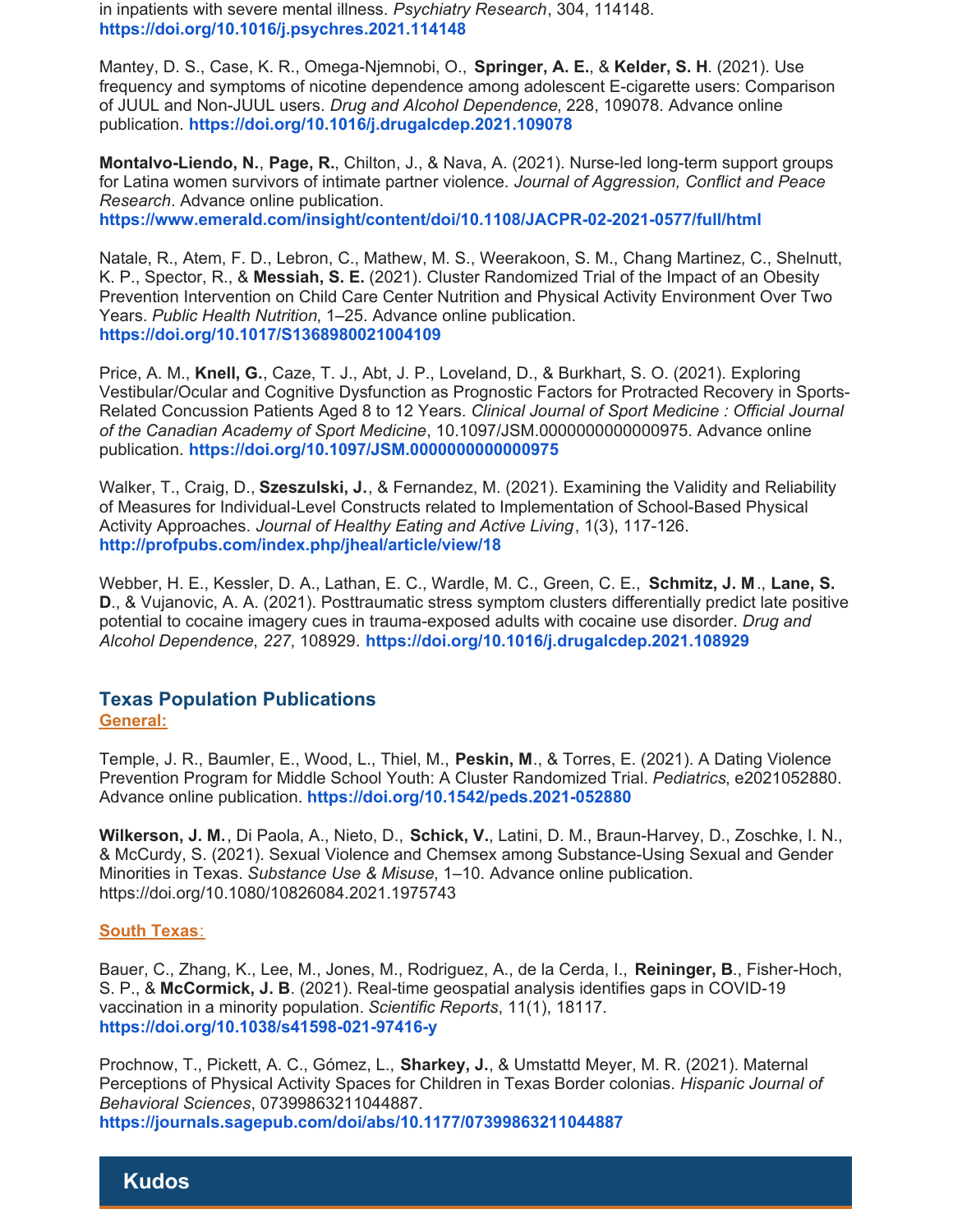#### Hispanic Heritage Month: Interview with Gabriela Gallegos

In celebration of Hispanic Heritage Month, the Michael & Susan Dell Center for Healthy Living's Diversity & Inclusion Committee recently sat down with Gabriela Gallegos, JD, MPP, Associate Professor of Management, Policy and Community Health at the UTHealth School of Public Health in El Paso, to learn more about how growing up and working in a predominantly Hispanic community has shaped her career path. A member of the Center's Texas RPC Project, Network Member Gallegos discusses her work in the fields of law, policy, research and education through the lens of a Hispanic woman.

#### **WATCH THE [INTERVIEW](https://sph.uth.edu/research/centers/dell/blog/posting.htm?s=Hispanic-Heritage-Month-Interview-with-Gallegos)**

## **TX RPC Project Presentations**

#### **Society of Public Health Educators (SOPHE) Advocacy Summit October 13-14, 2021**

Texas Research-to-Policy Collaboration Project (TX-RPC) COVID-19 Newsletter Open Rate and Click Rate Among Texas Legislators and Staff. Shelby Flores-Thorpe, MEd

#### **American Public Health Association Virtual Annual Meeting and Expo October 24-27, 2021**

- The Use of a Legislative Tracker to Monitor the Progress of Proposed Public Health Bills During the Legislative Session in Texas. Margaret (Marnie) Moore, JD, LLM, MPH
- Development and dissemination of health policy resources for state legislators: findings from the Texas Research-to-Policy Collaboration Project (TX-RPC). Amelia Roebuck, BS
- Evaluating public health researchers' communication activities and policyrelated knowledge in Texas. Kathleen Manuel, MPH

#### **Healthier Texas Summit October 27-29, 2021**

- Development and dissemination of health policy resources for state legislators: Findings from the Texas Research-to-Policy Collaboration Project (TX-RPC). Amelia Roebuck, BS
- Tools for translating Research to Policy and Practice: The Texas Legislation Bill Tracker. Tiffni Menendez, MPH

## **About the TX RPC Project**

The Texas Research-to-Policy Collaboration (Texas RPC) Project is a non-partisan network that aims to bridge research and policy by supporting partnerships between child health researchers and policymakers.

#### **Learn more [online](https://sph.uth.edu/research/centers/dell/legislative-initiatives/research-to-policy-collaboration-project)**.

The Texas Research-to-Policy Collaboration Project team and overall network are available to